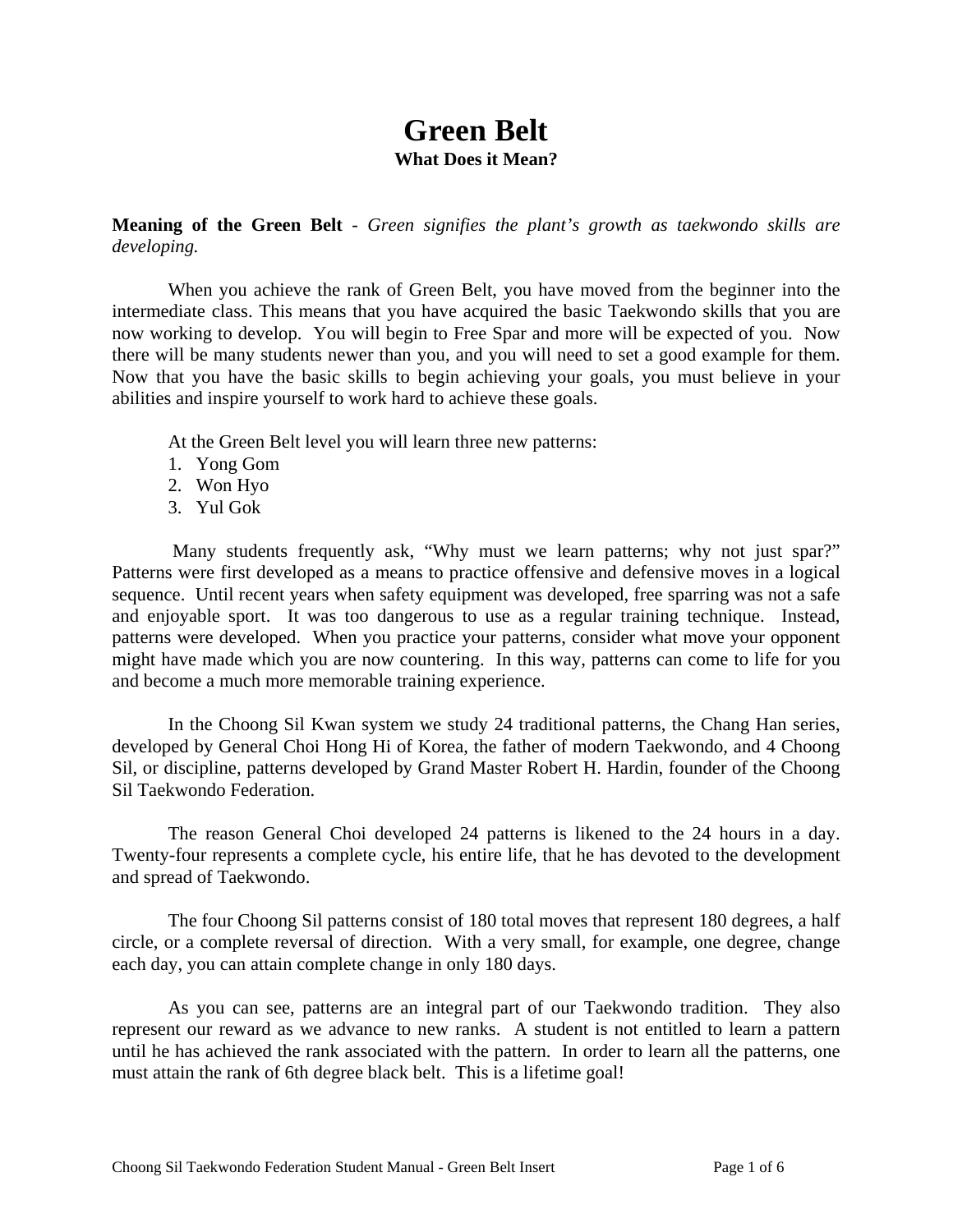### **Green Belt Patterns**

### **Yong Gom:**

(40 moves, left foot returns)

Yong Gom means "Inspiration." With goals firmly in mind, the students must also learn to selfinspire themselves into action, as they develop a sense of self-worth. Without this, they may never strive for success as they may feel that they do not deserve the rewards that accompany achievement.

### **Won Hyo:**

(28 moves, right foot returns)

Won Hyo was the noted monk who introduced Buddhism to the Silla Dynasty in the year 686 AD

### **Yul Gok:**

(38 moves, left foot returns)

Yul Gok is the pseudonym of a great philosopher and scholar Yi-I (1536-1584), nicknamed the "Confucius of Korea." The 38 movements of this pattern refer to his birthplace on the 38th degree latitude and the diagram  $(+)$  represents scholar.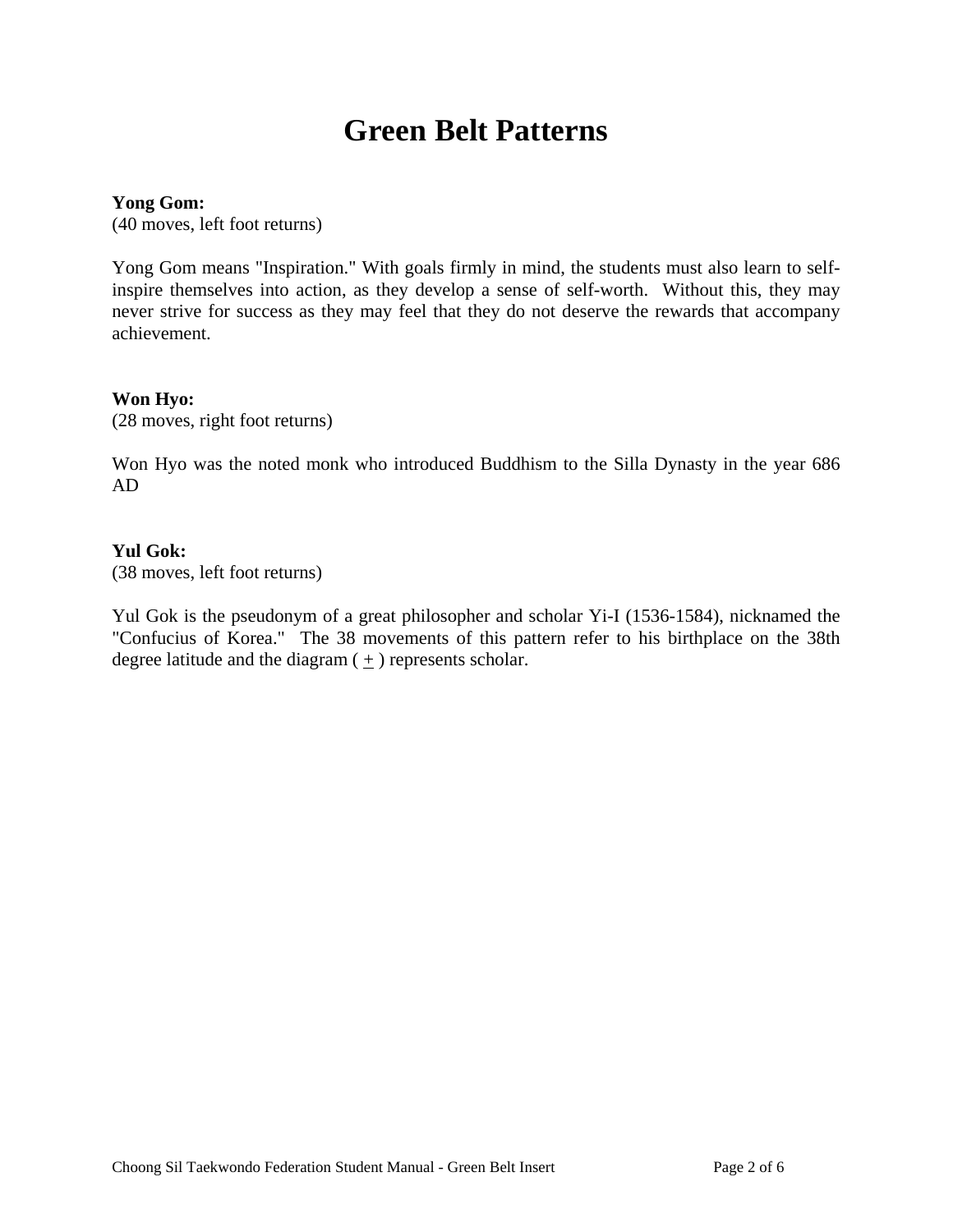## **Free Sparring**

Once the student has advanced to the Green Belt level, he or she is allowed to begin to Free Spar. In order to insure the safety of our students, all are required to purchase and wear safety gear for their hands, feet and mouth. All children are required to wear protective headgear. Male students are required to wear a groin protector. **Students will not be allowed to spar without the necessary safety equipment**.

We begin free sparring with a limited selection of techniques. **The first sparring set is the lead leg set.** This allows the student to develop his front leg sidekick, front leg hook kick and front leg round kick, singly and in combination. In addition, the student may use a reverse punch to the body.

At this first stage of sparring, it is very important that the student learn to control his or her techniques, develop blocking skills, and generally familiarize himself with free sparring. Only after the student has demonstrated sufficient progress in these areas will the instructor begin to allow the use of the spin sidekick and the spin hook kick in sparring.

As a student, it is always fun to spar. However, we must learn to **control our actions** and to **use a variety of techniques**. Because these are both so difficult, we must start developing them at the Green Belt level in order to advance to Black Belt.

Free sparring demonstrations are also required as part of the Green Belt Testing procedure. **The purpose of free sparring at testing is** not to score points on your opponent but rather **to demonstrate your proficiency in a variety of techniques and assist your partner in doing the same.**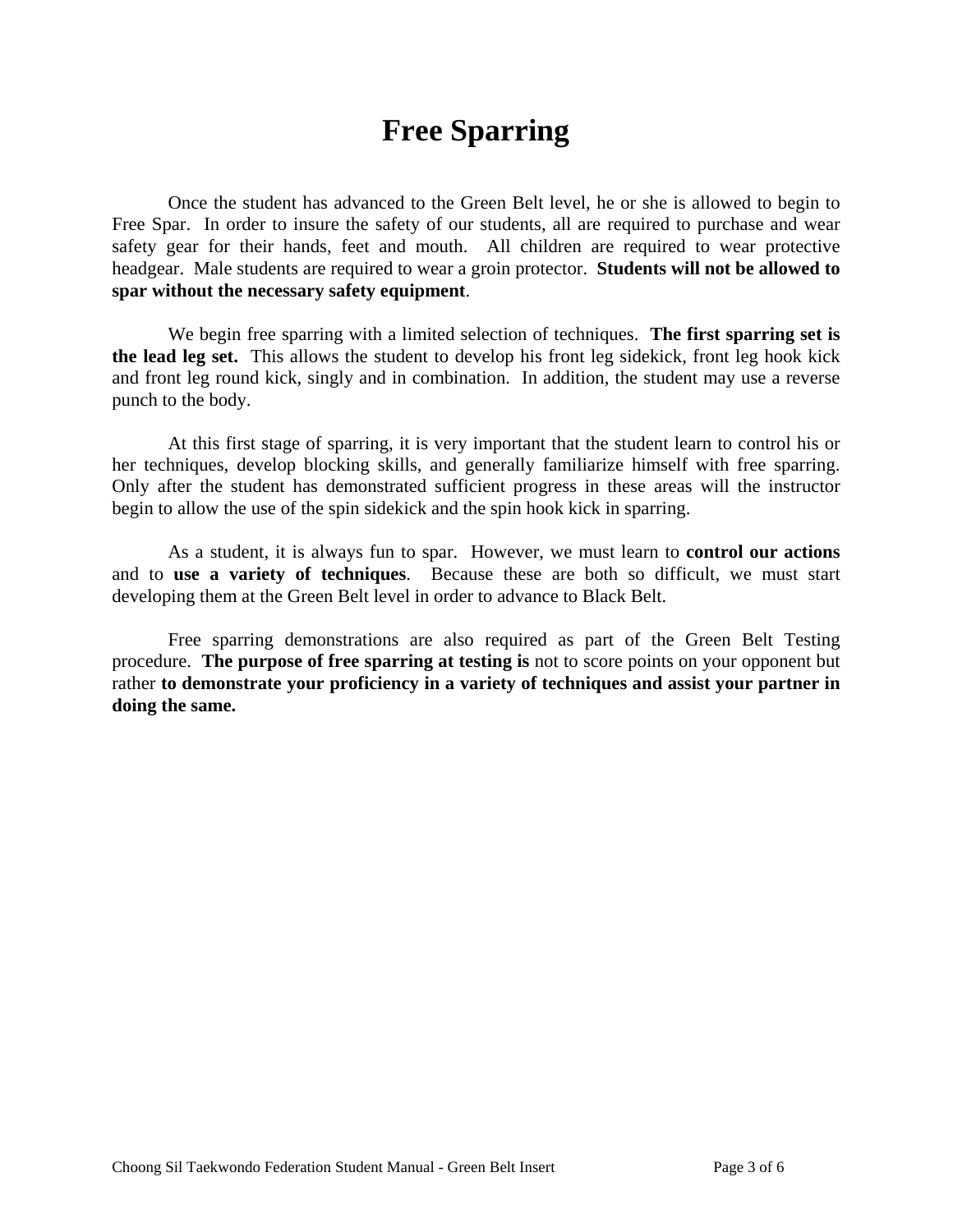# **Testing**

Congratulations! You have worked hard and are now ready to test.

Testing is an important part of the CTF teaching program. You must prepare by learning **all your patterns, definitions, and one-steps**. In addition, at Green Belt and above, you will be expected to **demonstrate what you have learned regarding free sparring**. At Blue Belt and above, you will be expected to **participate in a power demonstration by breaking wood** at each testing. Be sure you have discussed your breaking techniques with your instructor and received approval of your selection prior to the testing. Wood is provided at the testing.

Come to the testing a little early to allow time to warm up and ask any last minute questions you may have.

### **Remember, this is a formal occasion and requires that you wear your traditional white uniform!**

You will need to register in advance of the testing date. See your instructor to register and pay your testing fee.

Additionally, all white belts and any students whose membership has expired in the Choong Sil Taekwondo Federation will need to complete a CTF membership card and pay the annual membership fee of \$25.00 before they test.

Testing is a very special occasion and a great time to demonstrate to your family and friends how much you have achieved! Be sure to bring them with you to the testing.

*Good Luck!*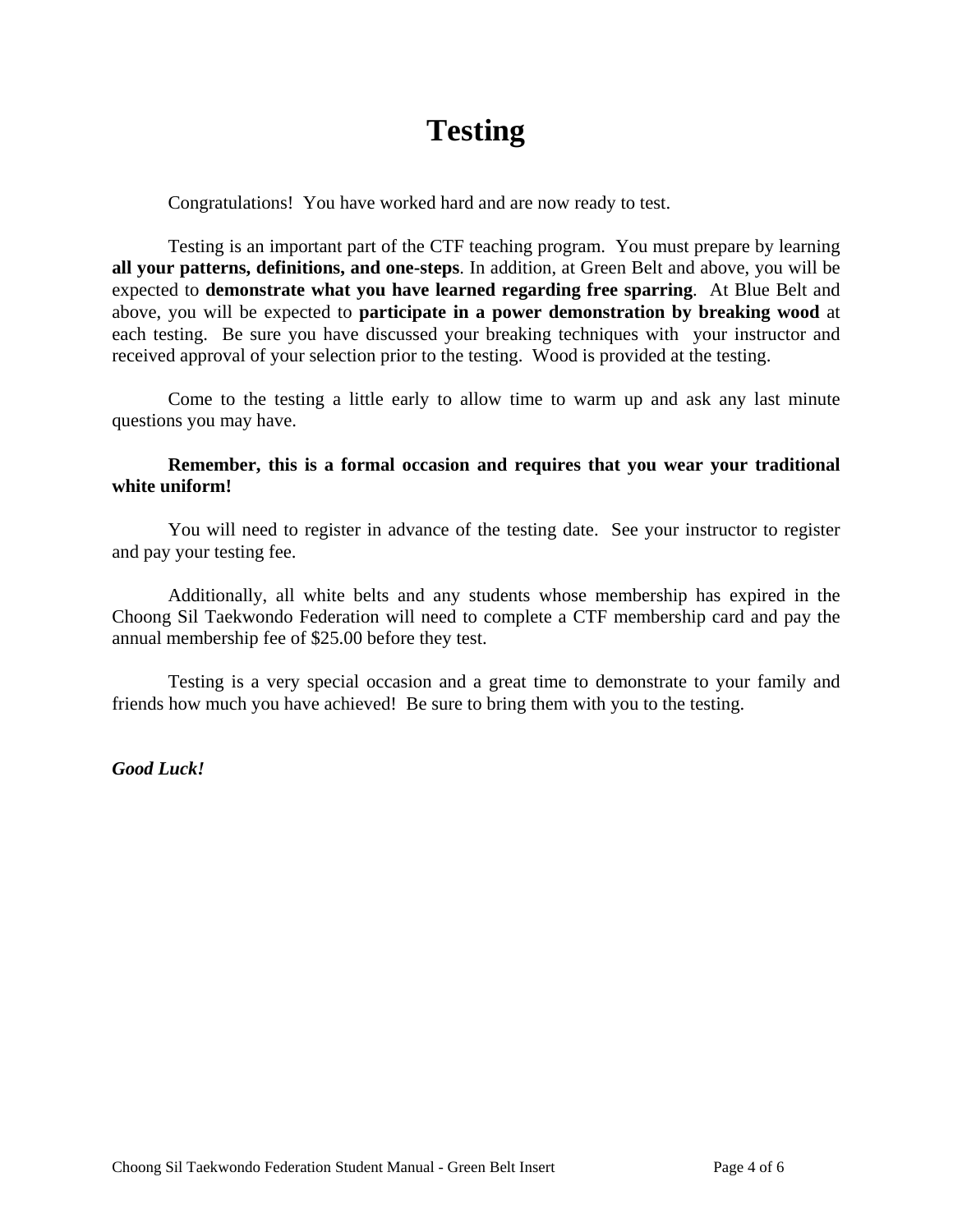# **Green Belt Testing Goals Grades 1 & 2**

|                                                                                                                                                        | Completed |
|--------------------------------------------------------------------------------------------------------------------------------------------------------|-----------|
| L.<br>Attend class _______ times a week<br>(Minimum classes between testings - 20)                                                                     |           |
| II. Learn new patterns                                                                                                                                 |           |
| A) Won Hyo                                                                                                                                             |           |
| B) Yong Gom                                                                                                                                            |           |
| III. Free Sparring                                                                                                                                     |           |
| A) Lead Leg Set                                                                                                                                        |           |
| $\bf{B)}$                                                                                                                                              |           |
| IV. Definitions                                                                                                                                        |           |
| A) Won Hyo                                                                                                                                             |           |
| B) Yong Gom                                                                                                                                            |           |
| Review all previous material learned<br>V.<br>At Green Belt you will be asked to perform all patterns you<br>have learned, as well as all definitions. |           |
| <b>Special Goals:</b><br>VI.                                                                                                                           |           |
|                                                                                                                                                        |           |
|                                                                                                                                                        |           |

 **\_\_\_\_\_\_\_\_\_\_\_\_\_\_\_\_\_\_\_\_\_\_\_\_\_\_\_\_\_\_\_\_\_\_\_\_\_\_\_\_\_\_\_\_\_\_\_\_\_\_** \_\_